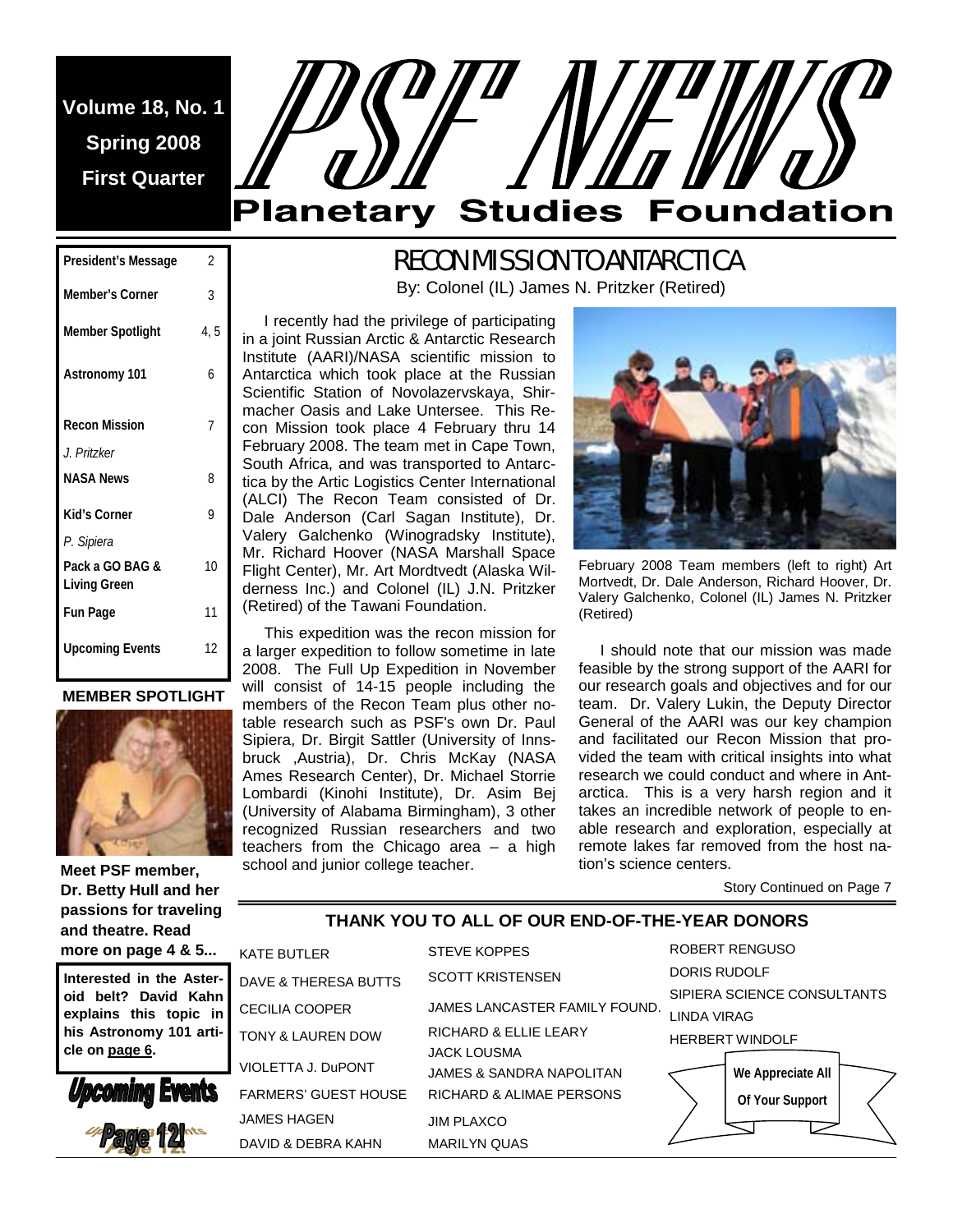## **PRESIDENT'S MESSAGE**

On February 8<sup>th</sup> The Planetary Studies Foundation marked the 19<sup>th</sup> anniversary of its existence. Although February 8, 1989 marks the official date that appears on our charter, the actual founding of our organization took place late in the Fall of 1988. Five visionaries: Mary Becker, David Lauerman, Ray Moehrlin, Meyer Rudoff, and myself sat down at a kitchen table and shared a dream of building a planetarium and science education complex that would rival many of the world's great educational institutions. We were filled with enthusiasm and confidence that we could turn our dreams into reality. Several times over the past nineteen years we came very close to obtaining the required funds, but it always seemed to come down to bad timing and we could not close the deal. Yet, we never lost sight of our original goals and kept pressing forward. PSF grew in many different ways and it always seemed that many new and interesting opportunities were presenting themselves to us. In early 1990, it became very clear to us that our focus was turning toward meteorite studies. Through our association with Dr. Ed Olsen of the Field Museum in Chicago and meteorite collector Jim DuPont of Watchung, New Jersey, the PSF began to make its mark. At the time of his passing in 1991, Jim DuPont had accumulated the world's largest private collection of meteorites. We were honored when the DuPont family asked members of the PSF to help inventory and secure the collection. In 1995, Mrs. Violetta J. DuPont graciously donated the entire collection to the PSF for the future use and benefit of science. At that moment, PSF assumed the role of curator and guardian of Jim Dupont's legacy. Since then PSF has not only protected the collection, but has increased its holdings from the original 1008 meteorites to over 1700 recognized specimens. Today, PSF has evolved into an internationally recognized meteorite research institution, which has sponsored three meteorite recovery expeditions to Antarctica and provides financial support through grants to both university students and senior researchers.

 Opportunity has always been a friend to the PSF. A chance 1998 meeting with NASA astronaut Owen K. Garriott opened the door to Antarctica for us. It was Owen's desire to see Antarctica and to be a part of a scientific team that led to the 1998 expedition. Two more Antarctic (2000, 2002) expeditions would follow and see our scientific goals expand from meteorite recovery to the study of extremophile life-forms. Research partners now include NASA's Marshall Spaceflight Center and the University of Innsbruck – Austria. Activities such as these could not been possible without the generous support of PSF members like James N. Pritzker and William J. Gruber. Both individuals know the value of education and scientific research, and they are not afraid to step-up and fill the financial void when the need arises. PSF is also grateful to the many other individuals, too numerous to name in this article, who give of their time and resources. Without their continued support we could not achieve our current level of success. A sincere thanks to all of you!

So what do I see for the future of PSF? Our organization is currently in transition. Your PSF Executive Board met in April to discuss many new and interesting opportunities. Very soon we hope to be able to report to you on some extremely important news about decisions that will position PSF extremely well for the foreseeable future. Your patience will be rewarded.

In the last PSF NEWSLETTER I promised you some exciting news about our 20<sup>th</sup> anniversary celebration dinner, which was scheduled for September 20, 2008. It was to be our "kick-off" event for a yearlong celebration. Unfortunately, several logistical problems have arisen and we cannot keep this date. The dinner committee was planning on a change of venue to downtown Chicago and we just could not make it happen within the requirements of our membership. Fortunately, we were able to re-schedule our featured speaker astronaut Charlie Duke and our additional surprise celebrity guests. The **new date will be** close to our traditional time period in March, specifically **March 21, 2009**. The **venue will be** at our usual place, the **Poplar Creek Country Club** in Hoffman Estates. I can definitely promise you a night to remember and you will want to mark your calendars right now!

*Paul P. Sipiera*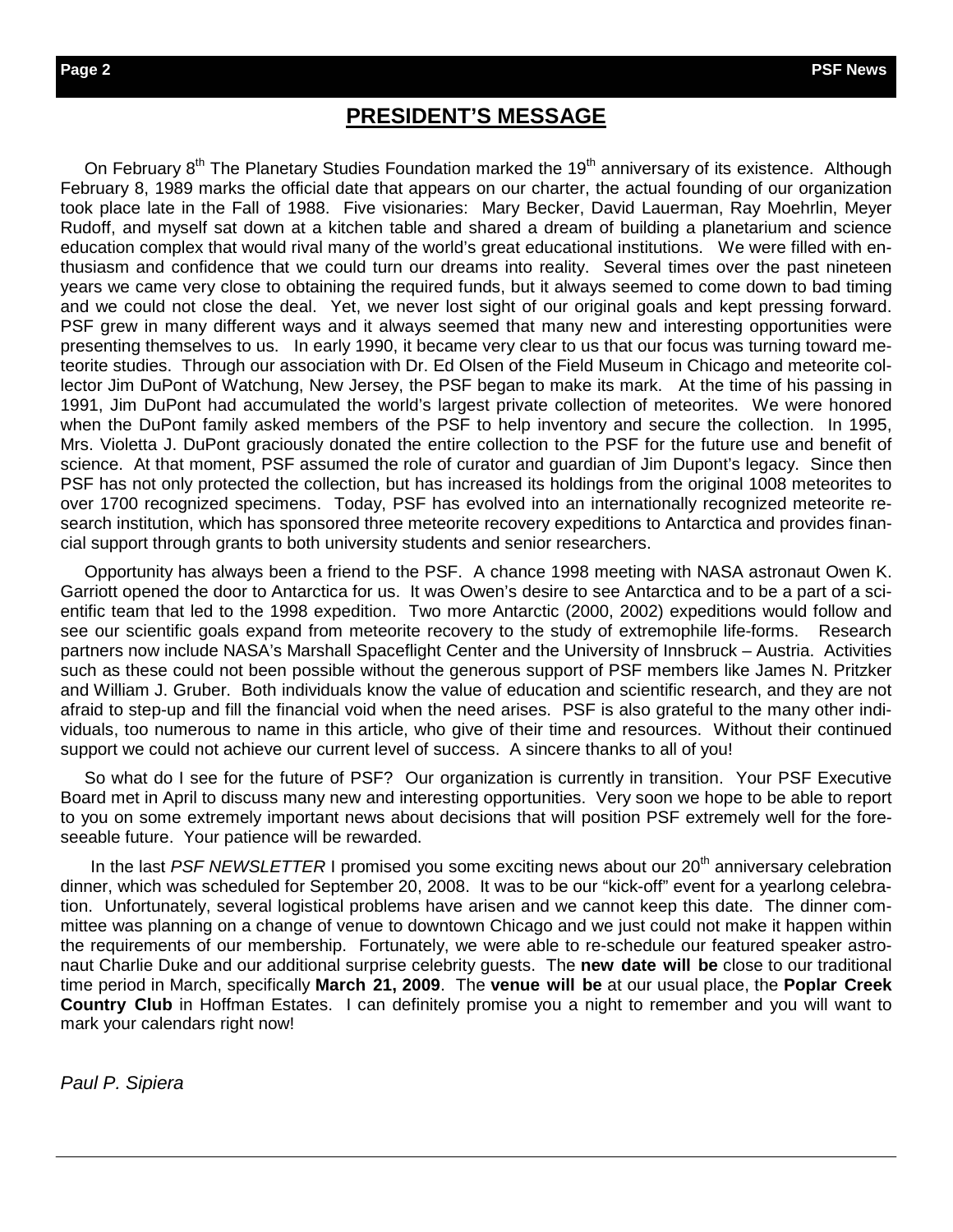## **DONOR'S SPOTLIGHT**

\$1,000.00 - \$1,999.00

 **JAMES N. PRITZKER** 

\$500.00 - \$999.00

#### **HERBERT WINDOLF**

#### **JENNIFER SCHWARTZ**

MATCHING EMPLOYEE CONTRIBUTION

**YAHOO.COM** 

#### **NEW MEMBERS**

*SUPPORTING* 

**Alicia J. Anzaldo** 

*INDIVIDUAL* 

**Richard Dreiser** 

#### *STUDENT*

**Michael Cinquino** 

 **Kenneth Johnson** 

 **Michael Williamson** 

 **A. J. Witzke** 

#### **RENEWING MEMBERS**

#### *SUPPORTING*

**Linda Kolbusz-Kosan** 

*INDIVIDUAL* 

**Kathie Farlow** 

**Len Johnson** 

## **MEMBERS CORNER**

- CONDOLENCES TO **DIANE M. SIPIERA** AND HER FAMILY ON THE PASSING OF HER FATHER JOHN R. VID-MAR, A DECORATED WORLD WAR II VETERAN.
- CONGRATULATIONS TO **ANDREA M. COSENTINO** ON HER NEW POSITION WITH THE INVESTMENT FIRM OF HORIZON CASH MANAGEMENT IN DOWNTOWN CHICAGO. ALTHOUGH ANDREA WILL BE LEAVING HER FULL-TIME POSITION WITH PSF, SHE WILL CONTINUE AS OUR NEWSLETTER EDITOR AND VOLUNTEER "EVERYTHING" PERSON. GOOD LUCK!
- PSF MEMBERS **ART AND DAMARIS MORTVEDT**, **JIM PRITZKER**, AND **PAUL SIPIERA** WERE IN NEW YORK CITY TO HELP CELEBRATE **BIRGIT SATTLER'S** BIG NIGHT AT THE 2008 *WINGS WOMEN OF DISCOVERY*  AWARD DINNER ON MARCH 5TH*.* IT WAS NICE TO SEE HER FATHER, **FRANZ SATTLER,** ACCOMPANY HER TO THE EVENT.
- IT WAS BACK TO THE ICE FOR PSF MEMBERS **RICHARD HOOVER**, **ART MORTVEDT**, AND **JIM PRITZKER** AS THEY TRAVELED THROUGH CAPE TOWN, SOUTH AFRICA IN ROUTE TO ANTARCTICA. THEIR TWO WEEK RECONNASSIANCE MISSION WAS IN PREPARATION FOR AN EXPANDED NASA-RUSSIAN EXPEDI-TION TO BE CONDUCTED LATER THIS YEAR.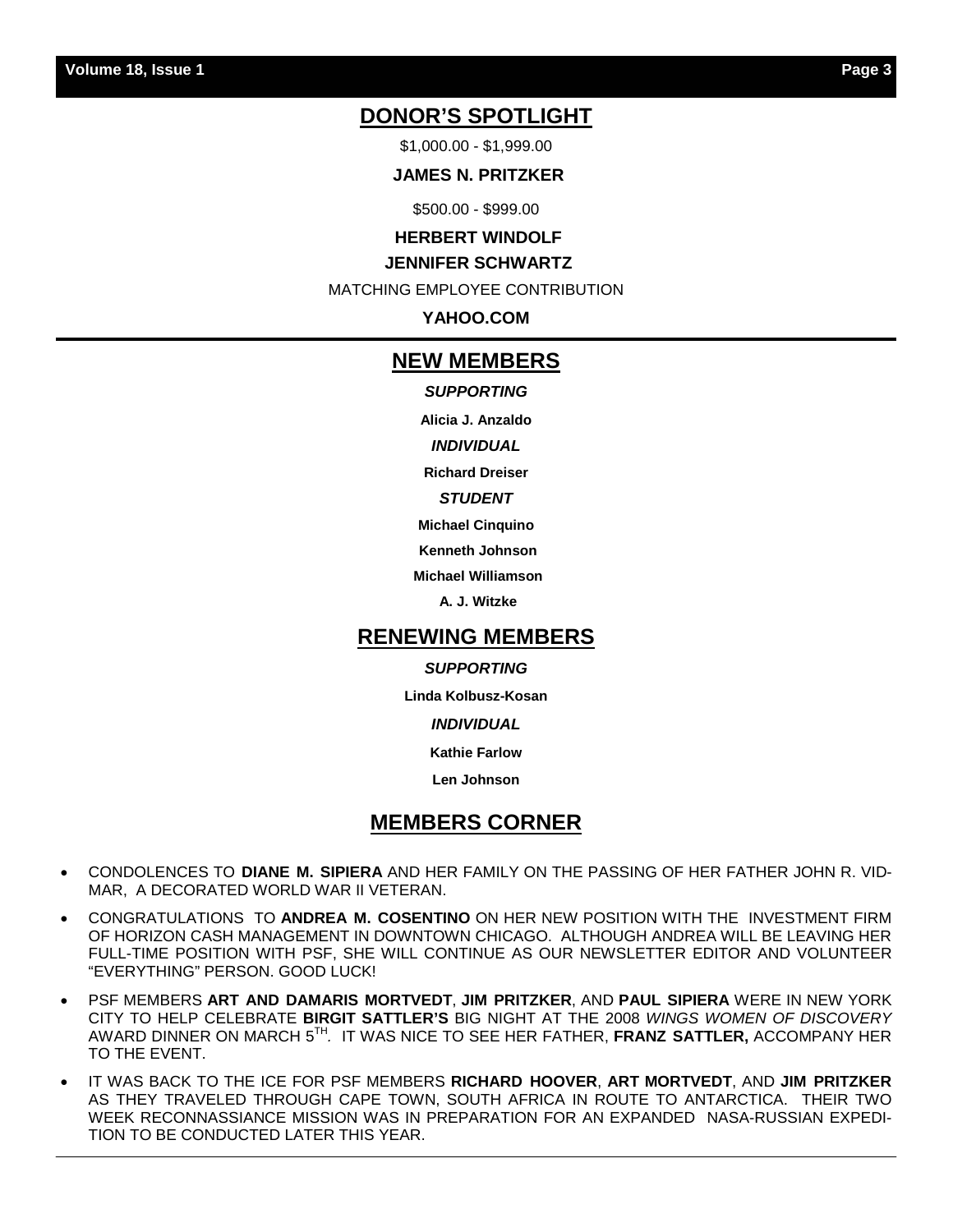## *MEMBER SPOTLIGHT: Dr. Betty Hull, Ph.D.*

 Betty was born in Upper Darby, Pennsylvania, in 1937, and lived in suburban Philadelphia, in various small towns in southern New Jersey, till nearly the end of World War II. Transplanted to the midst of a good-sized city (Milwaukee), she experienced the difference between the East coast and the Midwest in a number of ways, most importantly, perhaps in the speech patterns, pronunciation, and vocabulary differences in various parts of the country, which ultimately led her to value language and culture and led her to her Ph.D., as well as her wanderlust, which, with her husband of almost twenty-four years, science-fiction writer Frederik Pohl, has taken her to all but four of the United States and about seventy countries.

#### *Q. Where did you go to college and what did you study? What motivated you to achieve your doctorate degree?*

A. After five years as a teenager in Park Forest, Illinois (a multi-racial town, one of the first post-war planned communities, which drew residents from all over our country), I began my college career in 1954 at Illinois State University, and although I dropped out after one year to get married and have two children, I was encouraged by the chairman of the English Department to change my major from Home Economics to Literature. After my divorce, when I returned to higher education in 1963, I finished my second year at Wilbur Wright branch of Chicago City Colleges (earning an A.A. and graduating with straight A's) and transferred to Northwestern University's Evening Divisions, where I was inducted into Alpha Sigma Lambda and graduated with honors in English and American Literature. This led to a teaching assistantship at Loyola University of Chicago, and my M.A. and Ph.D.

#### *Q. What is your current profession and what inspired you into that career?*

A. Beginning in 1971, I taught at Harper College for thirty years as a full-time faculty member and then for five more as an adjunct, before retiring completely at the end of 2006. During that time, I taught freshman composition, creative writing, business writing, and various literature courses, including women in American literature, science fiction, and drama. I also introduced and chaired the high school writing competition for a number of years, initiated and directed the Honors Program for ten years. In 1997 I was selected as the Distinguished Faculty of Harper College and gave a speech at the graduation ceremonies. I sometimes think there is a gene for teaching: teachers and engineers seem to run in my family. I remember playing "school" and teaching my dollies (mostly arithmetic) when other little girls were playing "house." My grandmother was a teacher before she married, my daughter Barbara is a teacher, and my grandson Eric (still in high school now) shows interest in majoring in education.

#### *Q. Which other careers would you have liked to attempt besides the one you have now?*

A. I worked my way through college as a travel agent, and have continued to travel ever since. I've led a few excursions over the years, but I don't think I'd like to do it full-time because it's extremely stressful. Another passion of mine is theater, and I am a total play junkie, seeing thirty or forty a year. For a while after I (partially) retired, I reviewed local theater for a weekly suburban newspaper, but my real secret aspiration is to be an actress, playing character roles. Since my daughter-in-law is a Hollywood casting director, maybe one day I'll get a chance, even at this late date.

#### *Q. What is one of your most memorable achievements and what makes it special?*

A. Probably the most memorable honor I've achieved is the Alumni Award for Service to my Profession from Northwestern University in 1995, for having served as president of the Science Fiction Research Association and North American secretary of World SF, among other activities. They invited me to a weekend of special activities at Northwestern, culminating in an awards ceremony to rival the Oscars. This experience led to my having the courage to run for Congress in 1996, as the Democratic candidate in the 8<sup>th</sup> District, against a thirty-year incumbent. A number of my former students have gone on to run for public office, and I believe I helped them muster the courage to stand up when they see bad public policy.

#### *Q. How did you become involved with the PSF?*

A. Paul Sipiera was teaching Astronomy for the Honors Program. He is certainly an irresistible force! My daughter is also an amateur astronomer, and the whole family is interested in outer space.

#### *Q. Which area of science interests you the most?*

A. It's hard to pick just one. My background in studying nutrition has led me into biochemistry. My father was a chemical engineer and research chemist, so I've always been immersed in chemistry and I became fascinated with brain research when he developed Parkinson's Disease. My grandfather was an electrical engineer, my uncle a mechanical engineer (a Ph.D. who spent his career in the U.S. Patent Office), and my niece is a civil and mechanical engineer (working on ecological issues). If anything, I favor geology, meteorology, and earth sciences—my husband and I love visiting volcanoes, caves, hot springs, great rifts, excavations of ancient ruins, etc. We've been to the Galapagos and down to the Antarctic and last summer we cruised up into the Polar Ice Cap, 81.3 degrees latitude. Fred was a World War II weatherman. I've never understood why some people in the humanities claim to be uninterested in science. Science is very human and machinery and technology do not exist without people.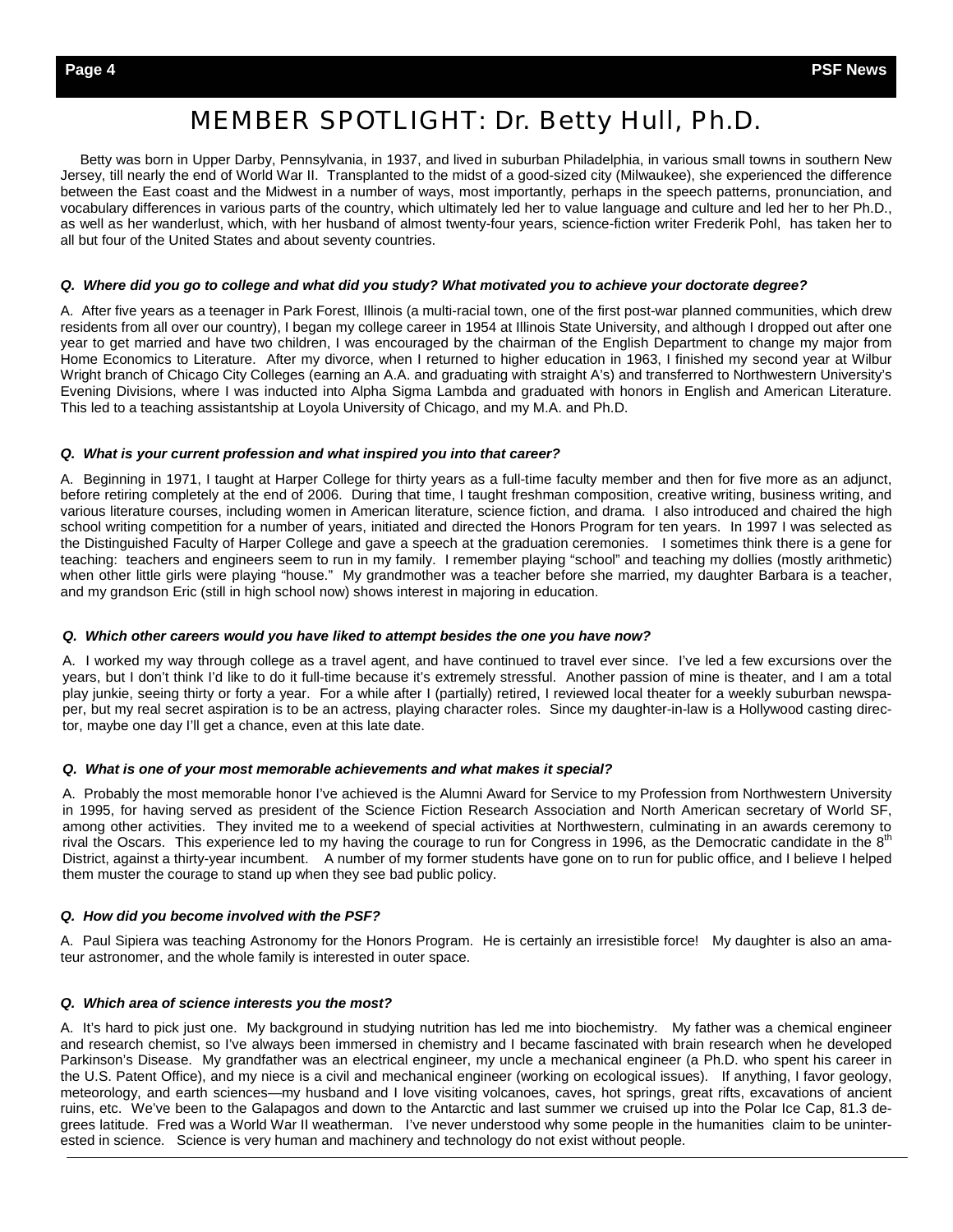#### *Q. Do you have any hobbies or special interests?*

A. I love to read, both fiction and non-fiction, and I feel lucky to have had a career that allowed me to get "paid to play"—that is, to read fine books and discuss them with intelligent people. I'm also involved in the League of Women Voters (past president of the Palatine chapter, currently serving on the Juvenile Justice Committee of the Cook County LWV) and the Third Municipal District of the Circuit Court of Cook County Family Violence Council.

#### *Q. Where is your favorite place to travel?*

A. London—where I lived and taught for a semester in 1988. It's always worth a re-visit for the theater and I sometimes see seven plays there in the West End in seven days. Fred and I still think of the Marble Arch area as "our neighborhood."

#### *Q. If there was one personal story that you never get sick of telling, what would it be?*

A. On my third trip to China, in 1991, my husband and I attended a meeting for Science Fiction Professionals at Chengdu, Sichuan Province, with about thirty other non-Chinese and 300 Chinese from all over that huge country. I knew that non-Chinese were identified by a small silk rose pin that we were asked to wear on our lapels, so that when photographers wanted to take their pictures, they could push the foreigners to the front. However, I didn't pay too much attention to the color of the roses, other than to note that some were red and some pink.

But one of the other guests approached me in the middle of the third day of the five-day conference and said, "Oh, you're a red rose person. I'm a pink." In all innocence I agreed. She then said, "Red rose people are treated specially." I protested, of course, that all those wearing roses were pushed to the front when pictures were taken, but for



Betty (right) with one of her good friends.

the next few days, till the end of the meeting, I paid more attention, and to my utter surprise, although we were all pushed to the front, I observed that indeed some of us were "more equal than others" and we were in the direct center of the picture. This experience made me aware of how easy it is for people of privilege to take their advantages for granted and has made me more tolerant of white males who don't seem to realize that in our culture they have privileges that they hardly notice.

#### *Q. Where do you see yourself in ten years?*

A. When I was 49 I had a fatal heart attack and had to be resuscitated—jump-started with the paddles, like you see on TV. If I live to be 81, I hope to still be strong and healthy enough to travel and see some of the places I haven't yet been to. On my A list: India.

#### *Q. What is one thing you wish people knew about you?*

A. I'm rotten with names. I seldom forget faces, but am often at a loss for the name to go with the vivid memory of a person. I only hope that most people won't take my character flaw personally.

#### *Q. Do you have any exciting plans for 2008?*

A. So far, we are planning to attend the Eaton Conference in Riverside, California in May, the Campbell Conference/SFRA Annual Meeting in Lawrence, Kansas, in July, and the World Science Fiction Convention in Denver in August, as well as a science fiction convention in Florida in the fall. We're expecting our second great grandchild in June, so perhaps we'll visit Toronto some time soon too. And maybe we'll find a cruise to somewhere interesting before the year is out.

#### *Q. What is the best advice you ever received, or what is a motto you live by?*

A. My mother always said, "Slow and steady wins the race." That advice got me through a lot of years of school. In her later years, I talked to my mother almost every morning on the phone and always told her, "Getting old is not for sissies." It always made her laugh.

As a motto to live by: I tried to teach my students that in order to improve they had to change: things can't get better by staying the same. Although change can be for the worse, we have to take risks to make our world better, and change will certainly happen whether we do anything or not. I'm glad to see that **all** of the presidential candidates are talking about change as being desirable, not as something to be automatically feared.

#### *Q. What advice would you give to our young readers?*

A. Make definite plans (or you'll never get anywhere), but hang loose. Considering the mostly unanticipated changes that have occurred in my lifetime, I expect a lot more in the next fifty years. Let Serendipity take you where you haven't yet imagined.

*Thank You Betty!*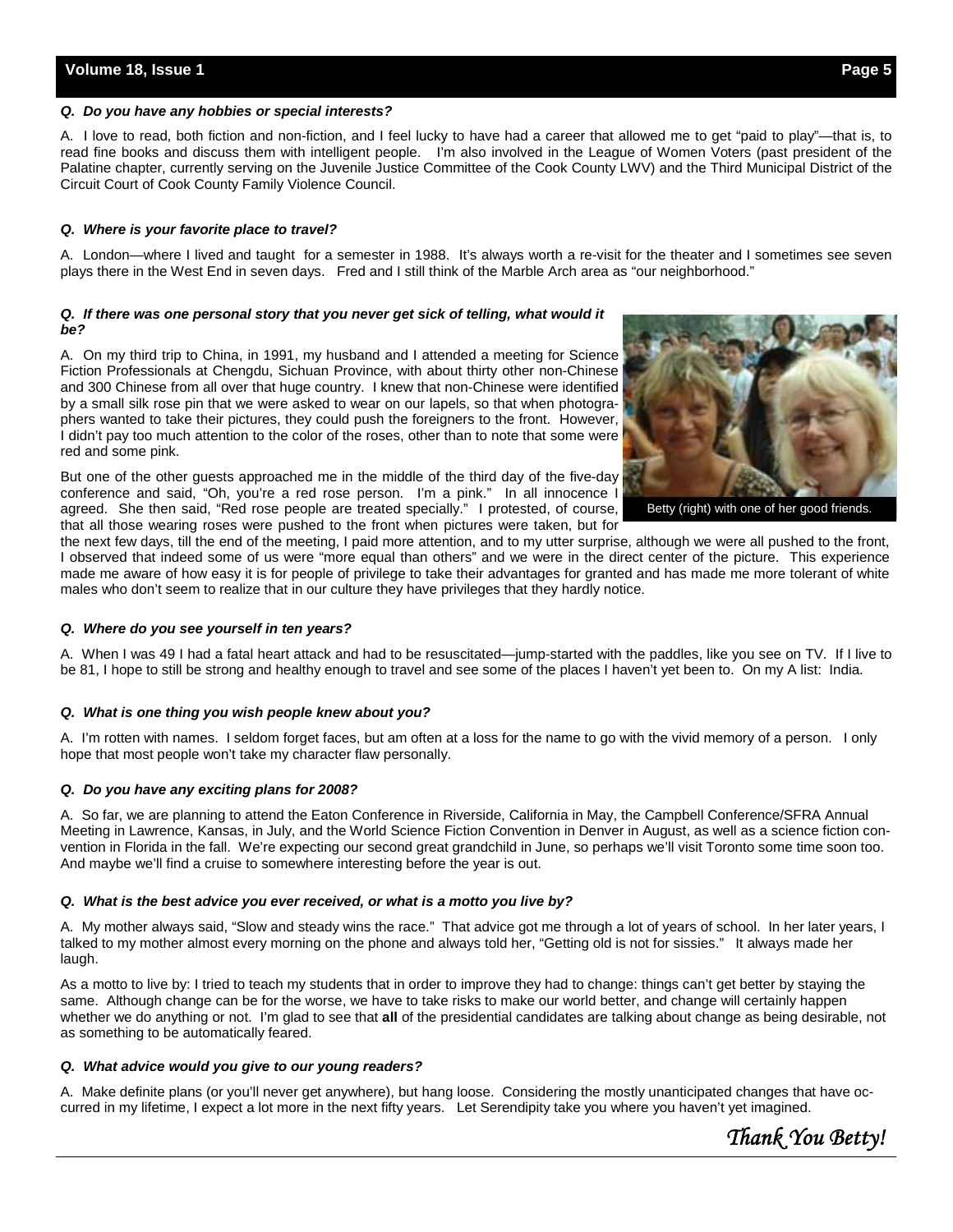## **Astronomy 101 by David Kahn**

#### **What is…**the Asteroid Belt*?*

The asteroid belt is an area of the solar system that is found between the orbits of Mars and Jupiter. Within this belt are millions of irregularly-shaped rocks called asteroids, or sometimes, minor planets. Currently, hundreds of thousands of asteroids are known and have been cataloged, with more than two hundred of them known to be larger than 100 kilometers in diameter. However, despite what Hollywood would like you to believe, the asteroid belt is mostly empty space. In fact, these rocks are spread out over such a large area that it would be almost impossible to



hit an asteroid without actually aiming for it. Through the years, NASA has sent many spacecraft safely through the asteroid belt without incident.

The total mass of the asteroid belt is estimated to be about 3  $\times 10^{21}$  kilograms, which sounds like a lot, but in reality is just four percent of the Moon's mass. More than half that mass is made up of the four largest objects found there: Ceres, 4 Vesta, 2 Pallas, and 10 Hygiea. All four of these asteroids have diameters of more than 400 kilometers. Further, Ceres, the only asteroid designated a dwarf planet, is about 950 kilometers in diameter. The rest of the asteroids vary from miles across to boulder size, all the way down to the size of dust particles.

 The asteroid belt formed during the formation of the solar system. While most of the planets formed through the process of accretion, the area between Mars and Jupiter was found to be quite hostile to accretion due to giant Jupiter's enormous gravitational forces. Instead of the rocks sticking together during accretion and forming another planet, Jupiter's gravity caused the collisions to become too violent and the protoplanet instead shattered. Some of those shattered rocks eventually found their way into the inner solar system, leading to meteorite impacts with those inner planets. As a result, over billions of years, most of the asteroid belt's mass has been lost. Even today, an asteroid's stable orbit can be disrupted if it comes under the strong gravitational tug of Jupiter. As these asteroids are knocked around, collisions with other asteroids often occur.

 Some of the rocks that have been launched out of the asteroid belt can eventually find their way to Earth. It is estimated that of the 30,000 meteorites found on Earth so far, more than 99.8 percent are believed to have come from the asteroid belt. A study by joint US-Czech team has suggested that in its past, asteroid 298 Baptistina sustained a collision that sent a number of large fragments into the inner solar system, some of which reached Earth. The violent impacts of these asteroids are believed to have created both the Tycho crater on the Moon and the Chicxulub crater in Mexico. The Chicxulub crater is believed to be the remains of a massive impact that triggered the extinction of the dinosaurs 65 million years ago.

 In order to learn more about asteroids, and in turn the formation of our solar system, NASA has developed the Dawn mission. The Dawn spacecraft will explore several asteroids in order to gather evidence of the formation and evolution of the solar system. Dawn's mission objective is to gather data as it orbits around the two most massive asteroids, 4 Vesta and Ceres. The Dawn spacecraft will be the first to orbit an asteroid from the main asteroid belt, as well as the first spacecraft to orbit two extraterrestrial, non-planetary bodies. The Dawn spacecraft lifted off on September 27, 2007 and headed towards 4 Vesta, where it will rendezvous in August, 2011. The Dawn spacecraft will study 4 Vesta for nine months before leaving for Ceres, which it will catch and orbit in February, 2015. The entire mission will last eight years, carrying the 1,212-kilogram craft almost 5 billion kilometers. A significant distance to be sure, but certainly a worthwhile trip if it unlocks the secrets of our solar system's origin.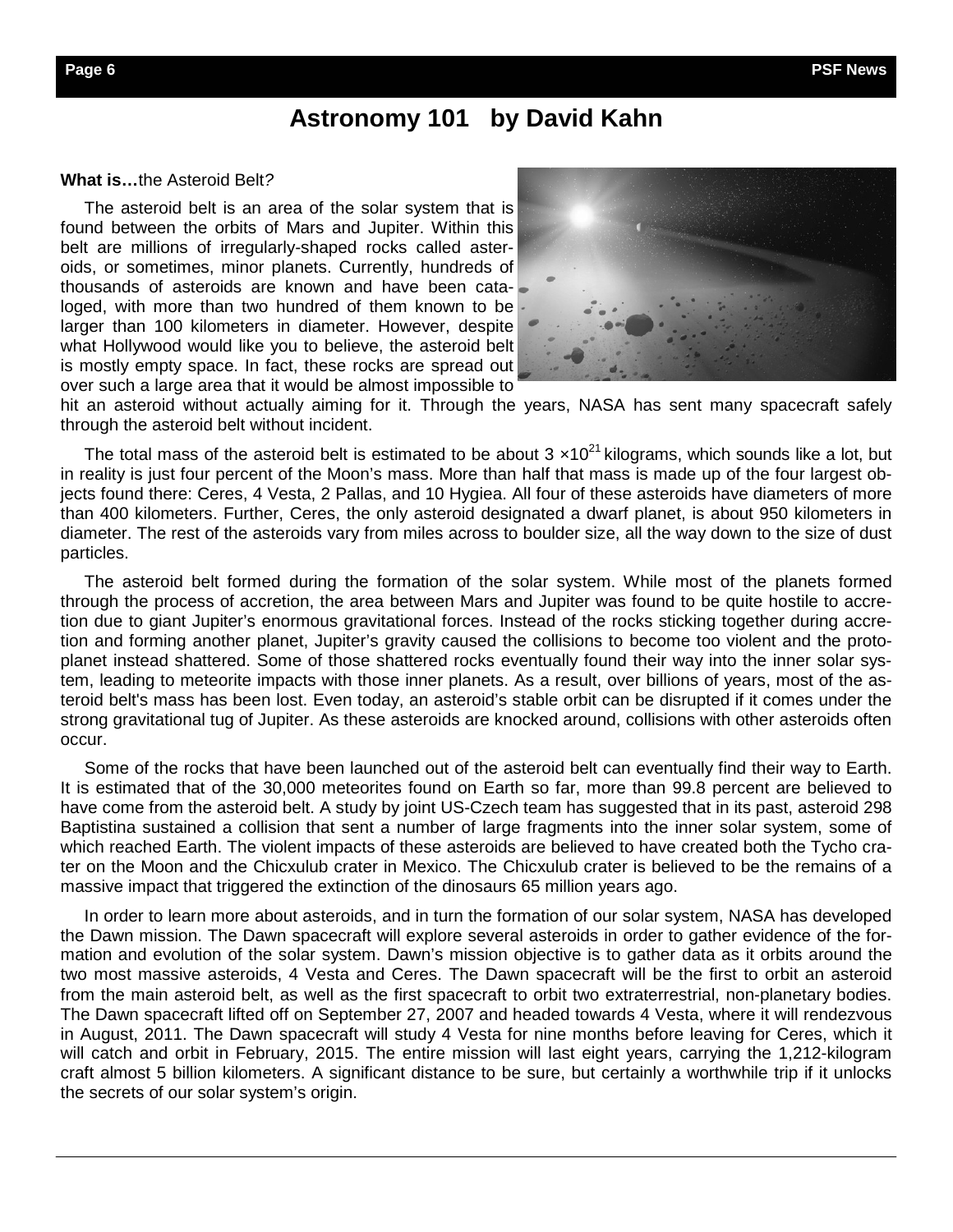#### Continued from Cover

 The February 2008 expedition was an opportunity to assess and validate the team's preliminary planning for the full up mission, move some essential supplies and equipment, establish contact and initial coordination with our Russian colleagues both in Cape Town and in Antarctica, and to test some key gear and equipment. The overall research focus of both the Recon Mission and the Full Up expedition is the study of micro organisms and extremophiles in the fresh lakes in the Queen Maud Land area of Antarctica, as well as in Lake Untersee, one of the most unusual lakes in the world since it has extremely high ph levels and produces significant quantities of methane.

 It is the latter lake that is the focal point for the overall mission. In addition to the Russian station, many other nations have science centers in the area including Germany, Japan, Finland, Sweden, Norway and India. One of the stations visited by the Recon Team was Maitre, the Antarctic study center for India which is northeast of the Russian station that hosted our team. Both the Indian and Russian scientists we met at their respective stations proved to be hospitable hosts and very capable scientists who are well equipped and knowledgeable to deal with the challenges of operating on the Antarctic continent. It is truly an international community and to walk across the ice is to follow in the foot prints of explorers and researchers from across the world. Antarctica is a great source of knowledge about the history of the planet we live on and the diversity of its life forms. Both the Recon Mission and the Full Up Expedition that are being funded by the Tawani Foundation represent both the spirit and intent of the Antarctic Treaty and the Treaty Organization which governs Antarctica - a land without national sovereignty and the challenges of working with many different agencies of many nations to make the work possible.



 It is difficult to mention all the agencies involved and so if I miss a few there is no intent to slight any of them but just for starters this expedition includes: NASA, the Von Braun Center for Science & Innovation, the Russian Arctic and Antarctic Research Institute, the National Science Foundation, the Winogradsky Institute, the Carl Sagan Center, the universities of Innsbruck and Alabama Birmingham, The Planetary Sciences Foundation, as well as the South Afri-

can Company ACLI located in Cape Town that oversees the actual logistical coordination. Finally, we need to pay special thanks to the Tawani Foundation of Chicago, Illinois, the sponsor of the mission and a great advocate of research and education. Tawani is a not for profit corporation and private foundation.

 From my vantage point. One of the highlights of the Recon Mission and our overall sci-



ence goals was the ability to conduct a recon flight to the Lake Untersee Region. Lake Untersee is about a one hour flight from Novo Station in a Basler 67 airplane (modified DC3/C47) or 120 km by land. The team ventured to Lake Untersee for an initial assessment of the proposed field site for the main expedition. Upon landing on the ice, the team traveled the final 3 kilometers by snowmobile. A key conclusion reached by the team that it was feasible to do research at the Lake on an extended basis and that there were field sites that could support the mission. One of the key decisions to be made at the team meeting in April in Vienna is how we will support the team at Lake Untersee and how many members of the team will be deployed there versus at the Novo Station site. As we discovered on the Recon Mission, you can also do excellent science in the lakes of the Novo Station. One of our researchers has already identified one new microorganism from the mission and another new bacteria might also be announced soon. If you are interested in microorganisms, extremophiles and bacteria, Antarctica is a phenomenal "living" laboratory.

 Most importantly, during the Recon Mission we established very positive relations with our Russian colleagues and other contacts. The Recon team will link up with members of the Full Expedition in Vienna Austria at the end of April 2008 for final coordination and planning. Based on the success of the Recon mission there is every confidence and expectation for success in the full mission. So stayed tune, the best is yet to come and we have a great international team ready to be deployed – as evidenced by our patch that proudly labels the Tawani Foundation, AARI, NASA, the Russian Academy of Sciences, and PSF as sponsors of this mission.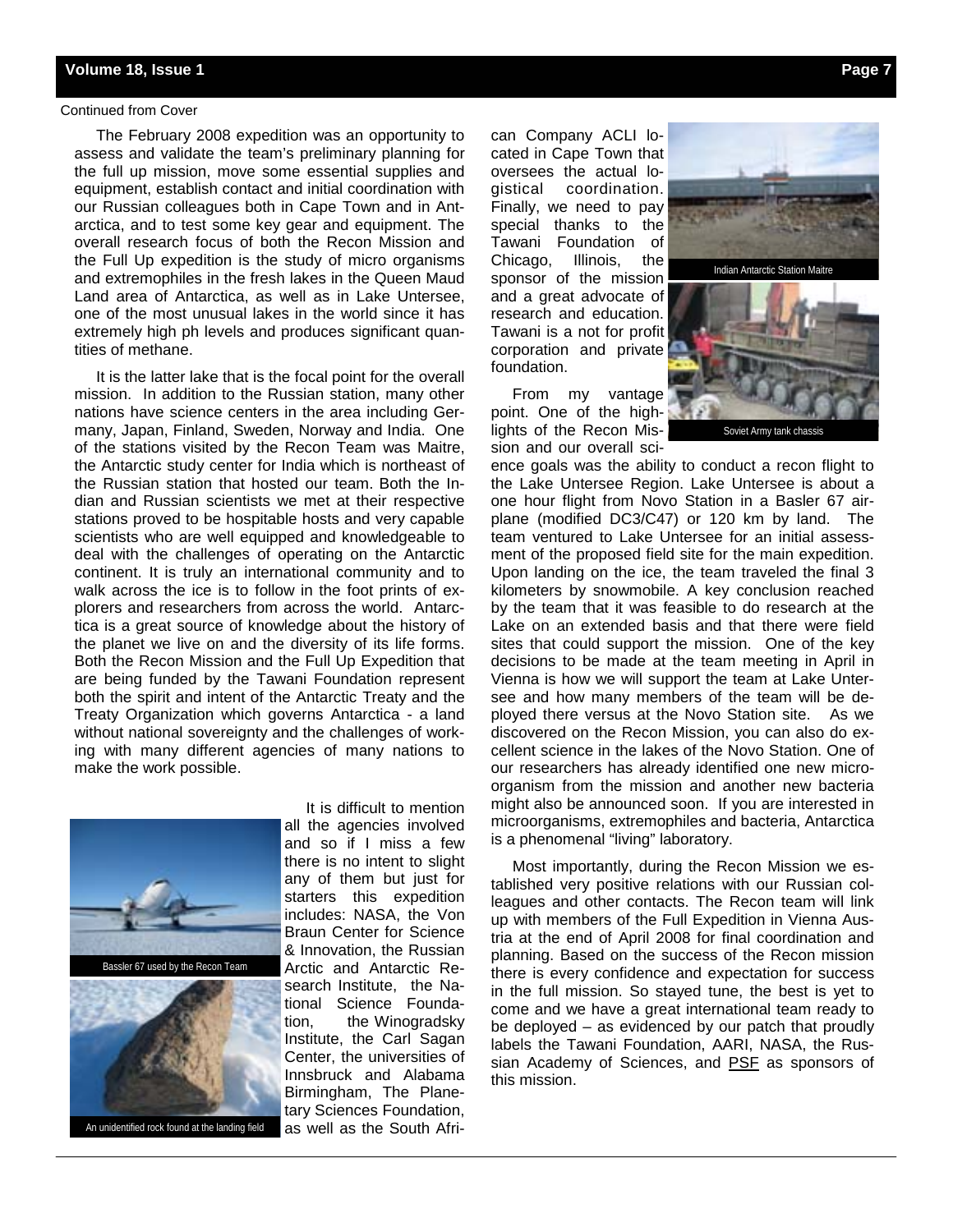## **NASA Launches Airborne Study of Arctic Atmosphere, Air Pollution**

*Kathryn Hansen* 

#### *NASA's Goddard Space Flight Center*

 The recent decline of Arctic sea ice is one indication that this region is undergoing significant environmental changes related to climate warming. To investigate the atmosphere's role in this climate-sensitive region, NASA and its partners have begun the most extensive field campaign ever to study the chemistry of the Arctic's lower atmosphere.

 The Arctic Research of the Composition of the Troposphere from Aircraft and Satellites (ARCTAS) field campaign is poised to help scientists identify how air pollution contributes to climate changes in the Arctic.

 The campaign begins this week in Fairbanks, Alaska. Three NASA research aircraft -- the DC-8, P-3 and B-200 -- will serve as airborne laboratories for the next three weeks, carrying instruments to measure air pollution gases and aerosols and solar radiation. Of particular interest is the formation of the springtime "arctic haze," which is fueled by sunlight causing chemical reactions of pollutants accumulated over the winter from long-range transport from lower latitudes.

 "It's important that we go to the Arctic to understand the atmospheric contribution to warming in a place that's rapidly changing," says Jim Crawford, manager of the Tropospheric Chemistry Program at NASA Headquarters, Washington. "We are in a position to provide the most complete characterization to date for a region that is seldom observed but critical to understanding climate change."

 "The Arctic is a poster child of global change, and we don't understand the processes that are driving that rapid change," says Daniel Jacob, an ARC-TAS project scientist at Harvard University, Cambridge, Mass. "We need to understand it better, and that's why we're going."

 The wealth of data collected will also improve computer models used to study global atmospheric chemistry and climate. This will ultimately provide scientists with a better idea of how pollutants are transported to and around the Arctic and their impact on the environment and climate.

 "We haven't looked at pollution transport in a comprehensive fashion," says Hanwant Singh, an ARCTAS project scientist at NASA Ames Research Center, Moffett Field, Calif. "We can see arctic haze coming in, but we don't know its composition or how it got there. One goal of ARCTAS is to provide a comprehensive understanding of the aerosol composition, chemistry, and climate effects in the Arctic region."

 The new aircraft observations will also help researchers interpret data from NASA satellites orbiting over the Arctic, such as Aura, Terra, and Cloud-Aerosol Lidar and Infrared Pathfinder Satellite Observation (CALIPSO). Interpreting satellite data can be difficult in the Arctic due to extensive cloud cover, bright reflective surfaces due to snow and ice, and cold surface temperatures. For example, it's difficult for researchers to look at satellite data and distinguish between light reflected by clouds and light reflected from white ice cover.

 "NASA has invested a lot of resources in satellites that can be of value for diagnosing effects of climate change," Jacob says. "Satellites orbit over poles with good coverage and good opportunity, but you really need to have aircraft observations supporting those to make good interpretations of what satellites are telling you," he said.

 The new airborne view of the Arctic atmosphere combined with satellite data will provide scientists with a better understanding of the atmospheric side of the climate question. "We're interested in data that will help models better characterize the current state of the atmosphere – to set a benchmark for them so we can gain confidence in their ability to predict future warming in the Arctic," Crawford says.

 A second phase of the ARCTAS campaign takes place this summer from Cold Lake in Alberta, Canada, where flights will focus on measurements of emissions from forest fires. Researchers want to know how the impact of naturally occurring fires in the region compares to the pollution associated with human activity at lower latitudes. Understanding the relative influence of each is important to predictions of the Arctic's future climate.



Chris Cantrell and Becky Anderson of the National Center for Atmospheric Research, Boulder, Colo., assess an instrument's operation on NASA's DC-8 aircraft during preparations for the ARCTAS field campaign. **Credit:** NASA

Courtesy of NASA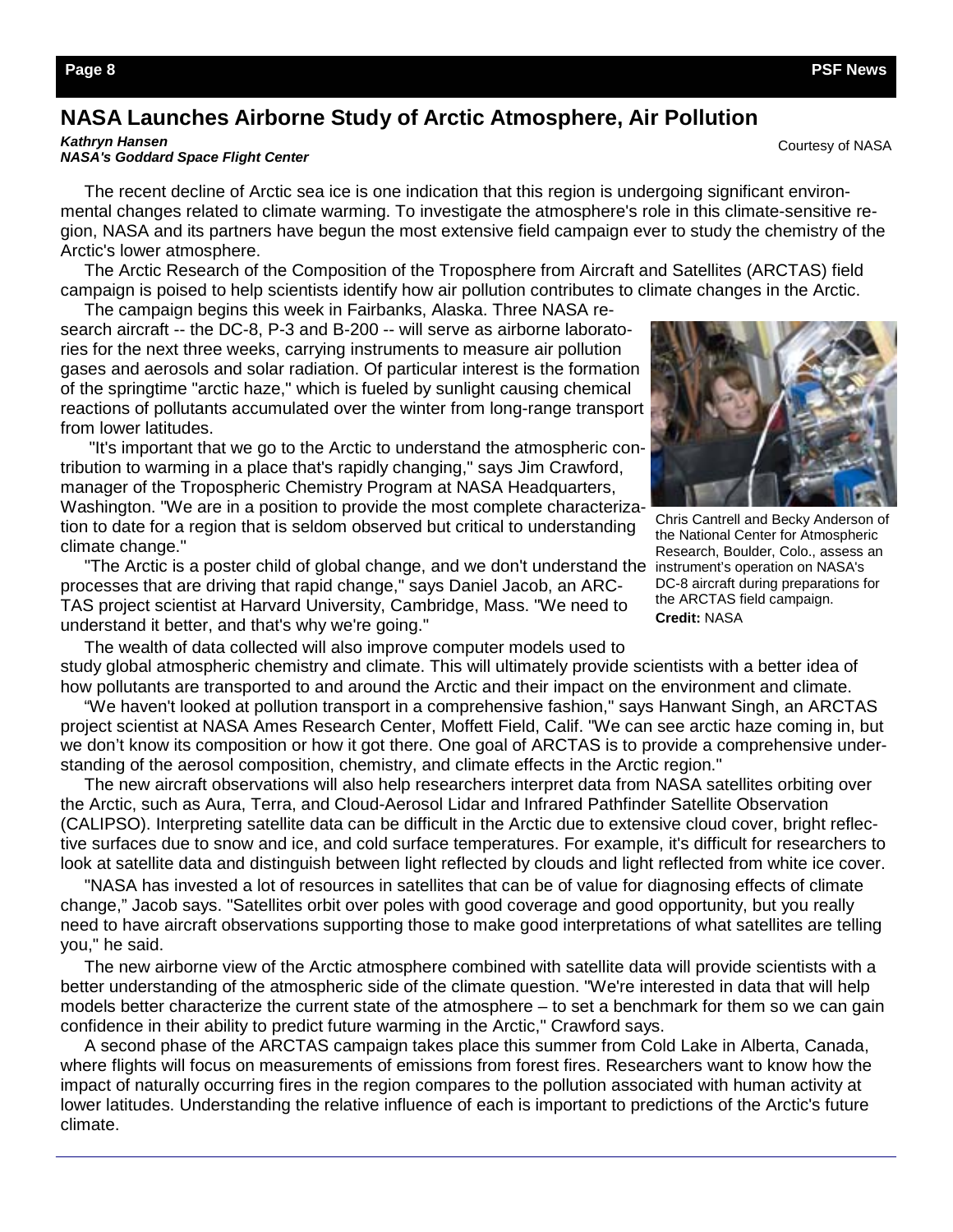

 Jami Kahn is 12 years old and one of PSF's youngest members. Jami is in seventh grade and lives with her mom and dad in Wheeling, Illinois. Jami is very smart and very unique from



most children her age. Her favorite subject in school is Language Arts because she really likes her teacher for that class. They get to learn about history and current events and their effects on today's society and then get to write about it. Jami is fascinated by the Universe and really enjoys learning about science too.

Jami with her Dad and Paul Sipiera

 Jami is a busy young lady. Some of her hob-

bies include running cross-country, writing for the school newspaper, playing the viola, reading and re-reading books, dancing and most of spending time with her family and friends. She is very interested in computers and in her spare time she likes to organize her computer. When she is bored she enjoys writing short stories, she is always trying to improve her writing skills.

 When Jami grows up she is interested in becoming a professional writer. Writing is one of her finer talents and she would make a very good one! "There is just something that really thrills me about being able to make up whatever sort of realities you want, and being able to get your feelings out and speak your mind" says Jami. Some writing occupations that interest her are becoming a journalist, magazine editor or a novelist.

Currently she practices almost every day on her writing. She even asks her friends to critique her writing so she can get different perspectives.

 Jami has been involved with the PSF since she was very young. Along with her Dad, (PSF member and Astronomy 101 writer) David Kahn, they construct model rockets, watch space shuttle launches on television and stargaze on clear nights. The two of them also attend every PSF dinner each year, where there is always a special donation to our silent auction from Jami herself. She loves to hear the astronaut lectures along with taking a photograph with them. The first dinner she went to was when astronaut Edgar Mitchell was speaking. It was her favorite dinner because she was so excited it was her first one. She liked getting dressed up and staying out late, which was really different

from her normal routine. Plus she got to talk to Dr. Mitchell and ask him questions about space. I asked Jami if she



Jami with astronaut Al Worden

had any advice for young people like us. She said "When you have a goal that seems a little out of reach, don't get discouraged and take small steps that will help you reach that goal. Don't let anyone tell you that aren't good enough or you aren't capable because if you want it strongly enough, you can accomplish anything."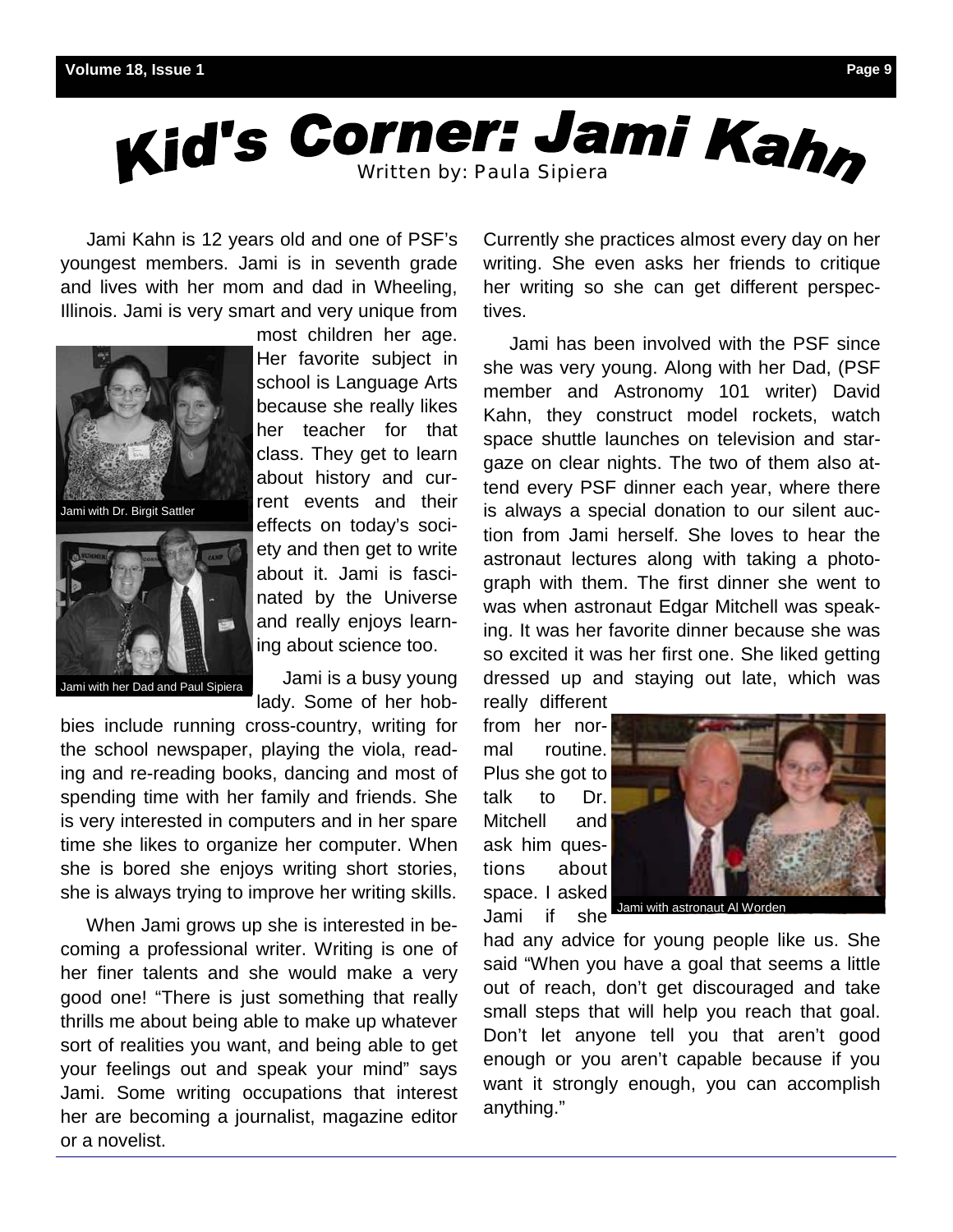## **PACK YOUR GO BAG**

**Fact:** Climate change is predicted to displace millions of people by 2050.

**Objective:** Prepare a backpack with the essentials needed to keep you alive for three days. (That's about how long it usually takes relief services to become operational after a disaster.)

- **First-aid kit 1.**
- **Important documents** (ID, map, emergency contacts, insurance policies) **2.**
- **Three-day supply of nonperishable food 3.**
- **Water: at least one gallon per person, per day 4.**
- **Special medications 5.**
- **Extra pair of contacts or glasses 6.**
- **Radio and flashlight** (The Red Cross store sells a crank-up model with AM/FM, **7.**  NOAA weather, flashlight, siren and built in cell phone charger)
- **Waterproof matches or lighter 8.**
- **Tools: can opener, pocketknife, pliers to turn off gas and water 9.**
- **Toothbrush, towelettes 10.**
- **Cash: small bills and quarters for pay phones 11.**
- **Credit cards 12.**
- **Emergency whistle 13.**



Within the past month, an array of harmful prescription medications have been found in water supplies affecting over 40 million Americans. Medicines that tested positive in the water included anti-depressants, antibiotics, mood stabilizers and sex hormones. Wastewater treatment plants insist the treatment process removes a large quantity of toxic substances, but the health impacts of even small consumptions are unpredictable. A representative from the U.S. Environmental Protective Agency stated "Our bodies may shrug off a relatively big one-time dose, yet suffer from a smaller amount delivered continuously over a half century, perhaps subtly stirring allergies or nerve damage. Pregnant women and the elderly would be much more sensitive." The most important thing to keeping water safe is to not flush unused or expired prescription drugs down the toilet. **Here are a few tips to properly dispose medication:** 

- **1. Remove drugs from original containers. This will prevent identity theft and help to ensure the medicine does not end up in the wrong hands.**
- **2. Mix drugs with undesirable refuse like cat litter or coffee grinds. Place into a plastic bag and make sure it ends up in a trash can.**
- **3. Take drugs to a pharmacy for proper disposal. Most community pharmacies have waste programs set up to ensure prescription drugs end up in the right place.**
- **4. Never, Never, NEVER flush prescription drugs down the toilet. Unless stated directly on the bottle, medicine should never go down the toilet. It contaminates the water and poses numerous health risks.**



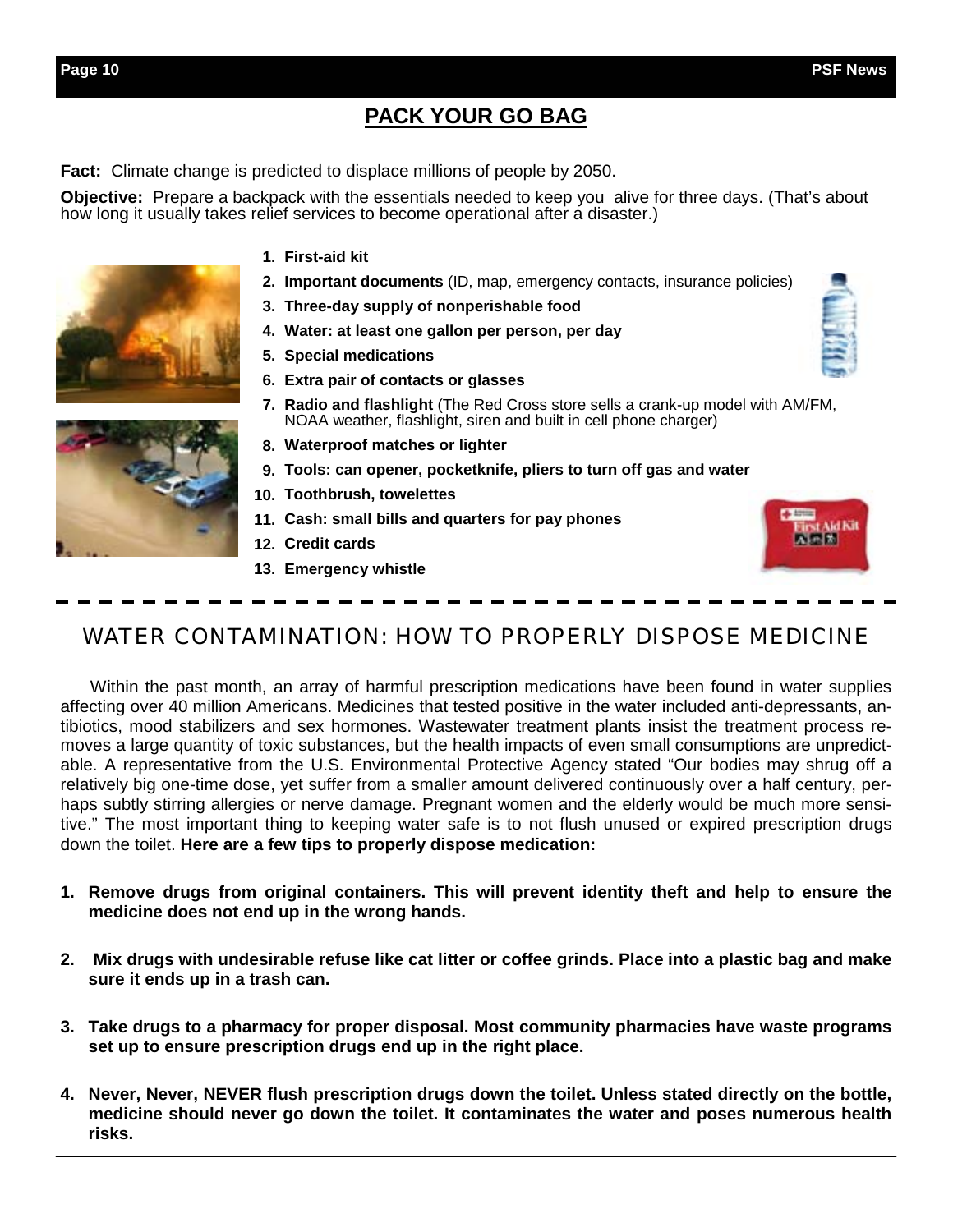

# **SPACE FACTS...***Test your knowledge!*

- **1. Any free-moving liquid in outer space will form itself into a sphere, be cause of its with a cause of its**
- 2. The largest volcano in our solar system is \_\_\_\_\_\_\_\_\_\_\_\_\_\_\_\_\_. It is located  **on planet Mars and is 370 miles (595 km) across and rises 15 miles (24 km).**
- **3.** Britain has only launched one satellite, its name is \_\_\_\_\_\_\_\_\_\_\_\_\_\_\_\_.
- **4. Astronaut Neil Armstrong first stepped on the moon with which foot?**
- **5. The first man-made satellite sent into space was called \_\_\_\_\_\_\_.**
- **6. Venus is the only planet to rotate \_\_\_\_\_\_\_.**
- **7. Who was the first woman to travel to space?**
- **8. One day on Pluto is approximately the same length as one \_\_\_\_\_\_\_ on Earth.**
- **9. The coldest temperature recorded on Earth was in \_\_\_\_\_\_\_, \_\_\_\_\_\_\_ on July 21, 1983.**
- **10. How many satellites does Mars have?**